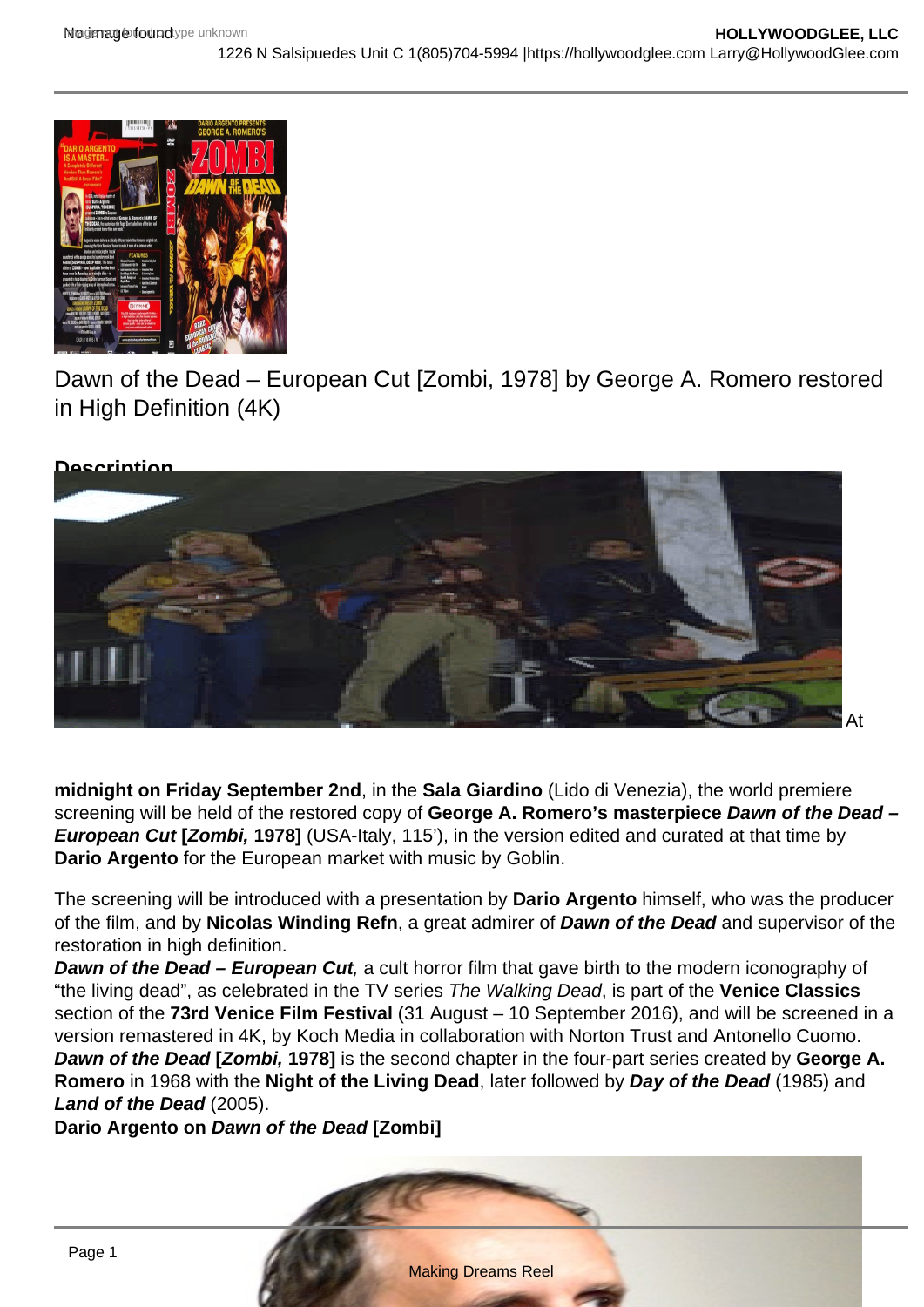Zombi is being re-released after so many years. Titanus, the distributor at the time, considered it a very strange film with too much action: the music was too extreme, they thought it would not be well received and I was a little scared myself by this terrible prophecy. I didn't know what to do so I said: «Ok, let's screen the world premiere in Turin, a city I love because that is where I filmed Deep Red; if it doesn't do well there, we can do away with it». It was a Friday afternoon and I was rather terrified as I went to the theatre; but I remember seeing a lot of people as I walked over from the hotel and thought: so it can't be going that bad!.. and in fact when I got there it was packed; I went in and thanked everyone for coming. The film was being shown after a lengthy series of mishaps in Italy: the censors made me cut out a lot of scenes, and as a result I withdrew it. They were asking me to cut far too much; I remember even thinking that the editing would no longer be comprehensible, so I made a series of small cuts, fixed it up a little, and was able to swing an emergency procedure (usually the censors take up to six months to review a film again). When the film was finally released it was forbidden to minors under the age of eighteen which, in my mind, was fairly serious, because we had conceived it for an audience of young people… I have a great memory of Zombi because it was so important for my career and for George's as well".

## **Nicolas Winding Refn on Dawn of the Dead [Zombi]**



**"**I had always considered Dawn of the Dead, or Zombi, to be a clear example of great cinema, both innovative and outrageous at the same time. The most extreme and fascinating tale of American consumerism ever brought to the screen, there is nothing like it. I consider it a great honour to present the version restored in 4K of this masterpiece at the 2016 edition of the Venice Film Festival, which has always been important to me".

**Dawn of the Dead [Zombi]** will be available next fall in Blu Ray 4K, Blu Ray and DVD for the Midnight Factory label, in a boxed set with additional contents that will include the other two versions of the film (Extended and Theatrical), also in high definition.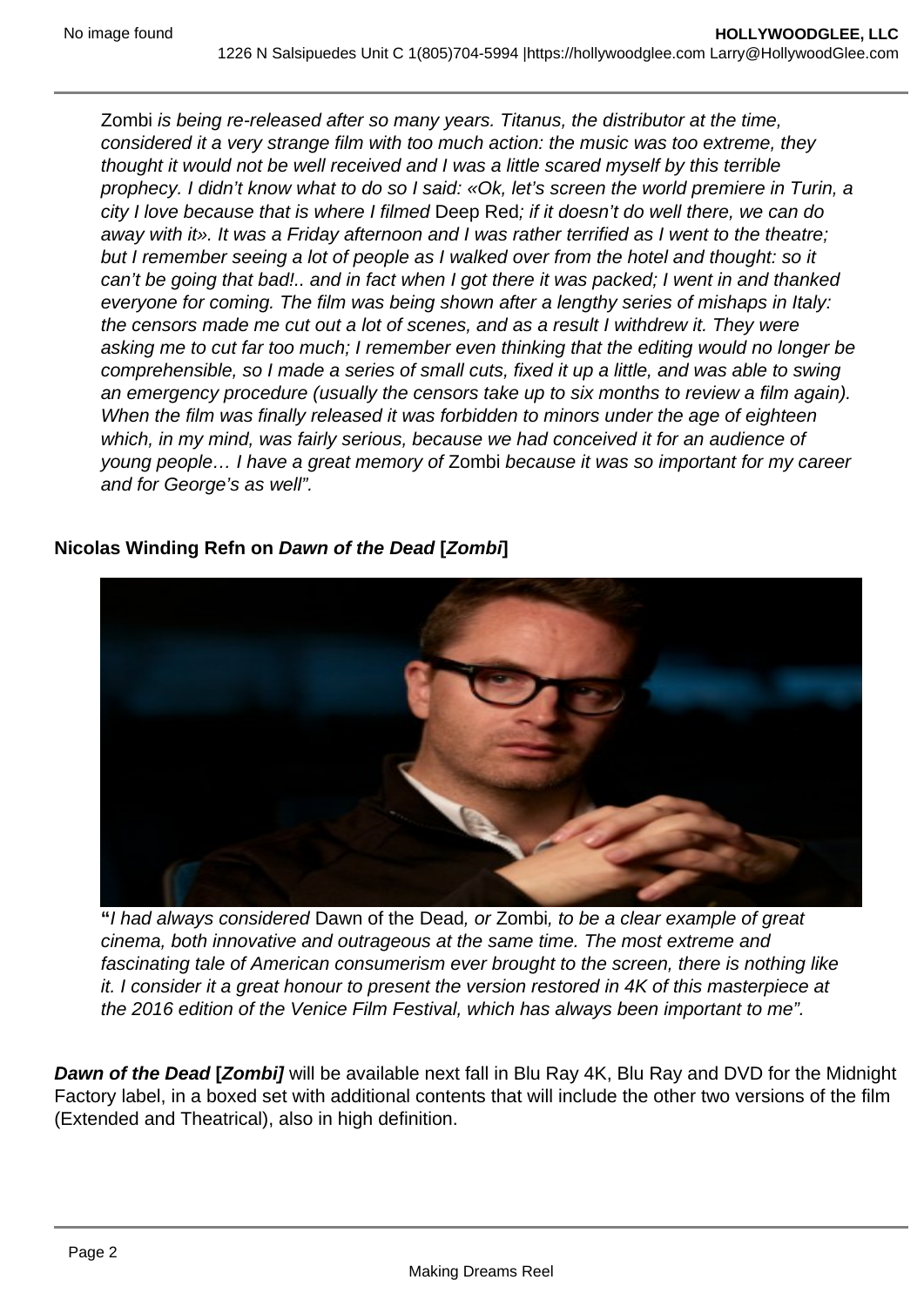

(Source:www.labiennale.org)

## **Category**

1. Venice International Film Festival

## **Tags**

- 1. Antonello Cuomo
- 2. Cinema
- 3. Dario Argento
- 4. Dawn of the Dead European Cut
- 5. Director
- 6. Festival
- 7. Film
- 8. Filmmaking
- 9. George A. Romero
- 10. Koch Media
- 11. Nicolas Winding Refn
- 12. Norton Trust
- 13. Producer
- 14. Program
- 15. Q&A
- 16. The 73rd Venice Film Festival
- 17. Tribute
- 18. Venice Classics